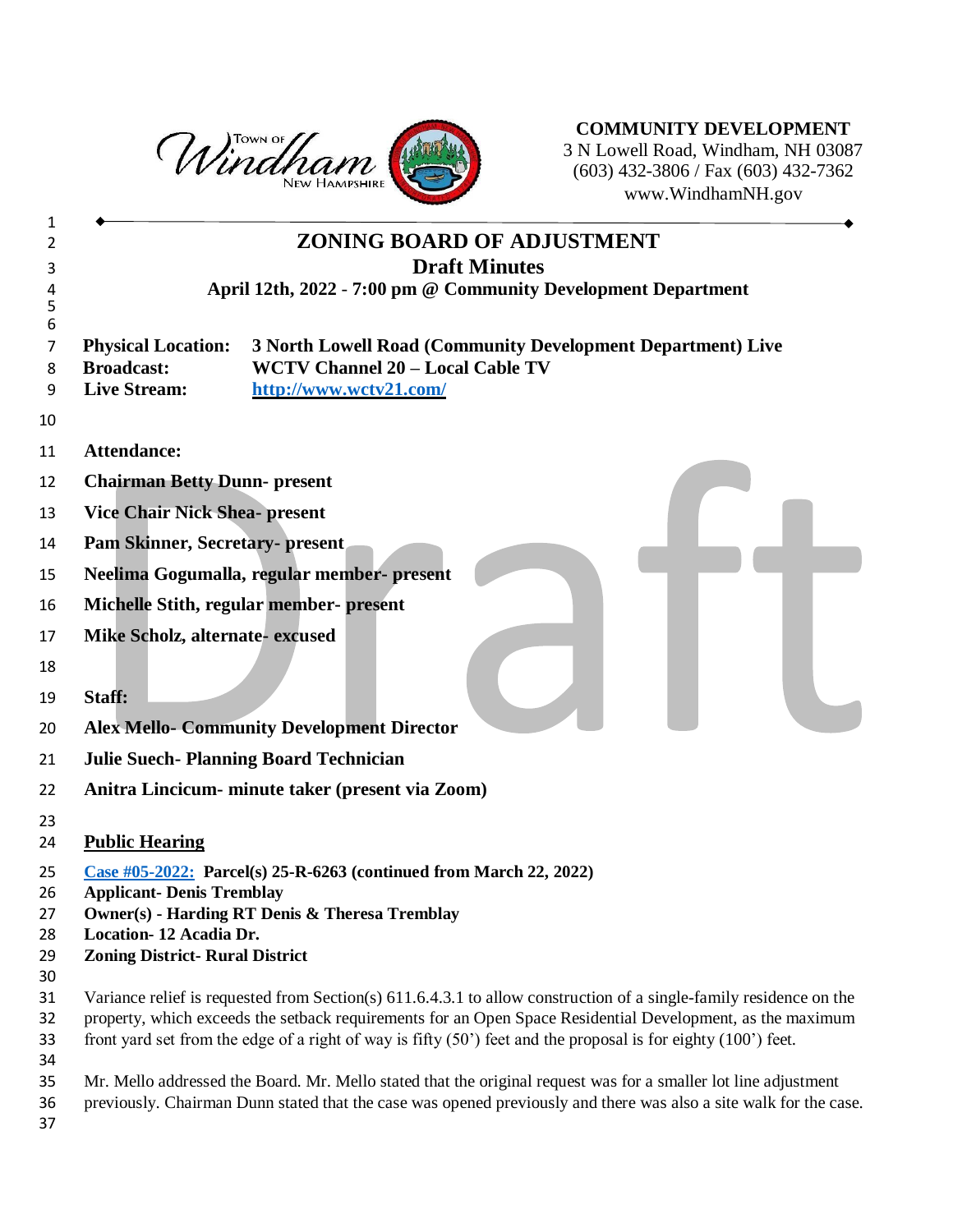Mr. Shayne Gendron from Edward N. Herbert and Associates address the Board and is representing the applicant. Mr. Gendron stated that during the site walk, they briefly discussed the lot line adjustment. Mr. Gendron stated that the building plan is just a model of what could be built. Mr. Gendron asked that if the plan were approved, that the plan not be approved "per plan" because this is just a general idea of the house on the lot. Chairman Dunn stated that while on the site walk, she saw the poorly drained soil which, to her, looked like a pond. Mr. Gendron stated that the distance from the corner of the proposed house to the poorly drained soil is about 75 feet. Mr. Gendron stated that he has seen the area dry in the summer and right now it is holding water. The Chairman invited public comment at this time. There was none. The Board entered deliberative session at 7:11pm. Chairman Dunn stated that she does think it does meet the purposes of open space and to preserve open space and wetlands. It is also in keeping with the intended use of the lot. The board discussed the wording of the motion in relation to the lot line instead of the proposed structure or per plan submitted. Chairman Dunn reopen the public discussion to clarify the size of the house. Mr. Gendron addressed the Board and stated that the house is 3,600 square foot house based on the covenant and it is very similar to the size of the other houses in the subdivision. Mr. Dennis Tremblay, the applicant, addressed the board and stated that the house will be the same size as another house in the development in the area at the edge of Glendenin. Chairman Dunn stated that it would be in conformance with the covenants of the house in size and style. Public discussion was closed at this time. **A motion was made by Ms. Gogumalla for Case #05-2022 to grant variance relief as requested from Section(s) 611.6.4.3.1 to allow construction of a single-family residence on the property, which exceeds the setback requirements for an Open Space Residential Development, as the maximum front yard set from the edge of a right of way is fifty (50') feet and the proposal is for a hundred (100') feet. The plan is conditioned to be 100 feet from the street and not per plan within the general footprint and within the neighborhood covenants. Seconded by Vice Chair Shea. Vote 5-0. Motion passes. The Chair advised of the 30-day appeal period. Case #07-2022: Parcel(s) 11-C-3100 (continued from March 22, 2022) Applicant – Salvatore Erna Owner – The Erna Family Trust Location – 3 Lancelot St Zoning District – Residential A** Variance relief is requested from Section(s) 702, 703, and Appendix A-1 to permit a detached thirty-two foot by 84 eighty-foot (32x80) accessory building. The proposed side yard setback is seven feet (7'), where thirty feet (30') is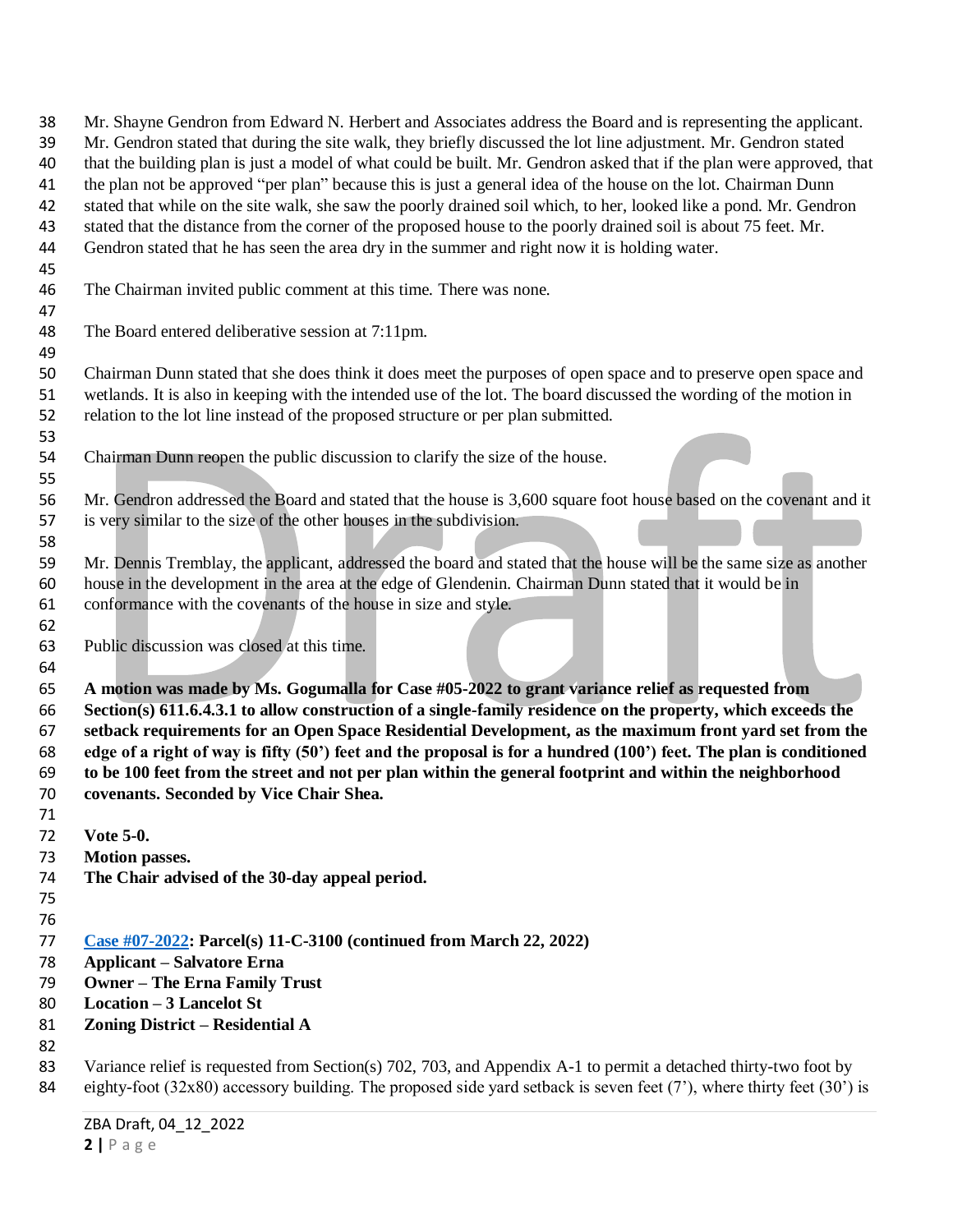required. The proposed accessory building encroaches into the front yard by fifteen feet (15'), where accessory buildings are prohibited.

 Ms. Skinner read the case into the record and the list of abutters into the record. Mr. Hagar addressed the Board and is representing the applicant. Mr. Hagar stated that the applicant would like to use the accessory building for his cars, a gym and a recording studio.

 Chairman Dunn reviewed the drawings that included a proposal for a 4-car garage, a gym, a half bath and a recording studio. Chairman Dunn asked Mr. Hagar if he would like to review the 5 criteria as presented. Mr. Hagar reviewed the 5 criteria contained in the public packet. Mr. Hagar stated that he cannot see the property of the neighbors and, in discussion, Chairman Dunn confirmed this. Chairman Dunn discussed the unused property nearby as well. Ms. Stith asked if the applicant was fine with the condition that the structure would not be used for living space. Mr. Hagar stated that the recording studio would be soundproof within the accessory building as well and that the condition would be fine.

- Chairman Dunn opened discussion to the public. There was so public comment.
- The board then entered deliberative session.

 Ms. Stith stated that she believes the plan does meet the 5 criteria and it allows the applicant to work from home. Ms. Stith stated that she would be ok with the proposal as long as there is no living space.

 The Board briefly opened discussion to the public to allow Mr. Hagar, 6 Western Ave in Methuen addressed the Board once again to explain he was representing the applicant; that was not clear at the beginning. Mr. Mello confirmed there was a letter of authorization allowing Mr. Hagar to represent the applicant.

The Board then reentered deliberative session.

 **A motion was made by Ms. Stith for Case #07-2022 to grant variance relief as requested from Section(s) 702, 703, and Appendix A-1 to permit a detached thirty-two foot by eighty-foot (32x80) accessory building. The proposed side yard setback is seven feet (7'), where thirty feet (30') is required. The proposed accessory building encroaches into the front yard by fifteen feet (15'), where accessory buildings are prohibited per plan dated March 2022 with the condition that there is no living space. Seconded by Ms. Gogumalla.** 

- **Vote 5-0.**
- **Motion passes.**
- **The Chair advised of the 30-day appeal period.**
- 
- **Case #09-2022: Parcel(s) 16-Q-179 (continued from March 22, 2022)**
- **Applicant- Benchmark LLC.**
- **Owner(s) - Henry C. Forde Heirs, Care of Richard Forde**
- **Location- 20 First St.**
- **Zoning District- Residential District A**
- 
- 129 Variance relief is requested from Section(s) 702, and Appendix A-1 to allow construction of a new 1868 +/- SF
- two-bedroom year-round home on a pre-existing non-conforming lot of record that contains 4,558 +/- SF of
- building area, where a minimum land area of 50,000 SF is required. To allow 9' and 10' side yard setbacks, where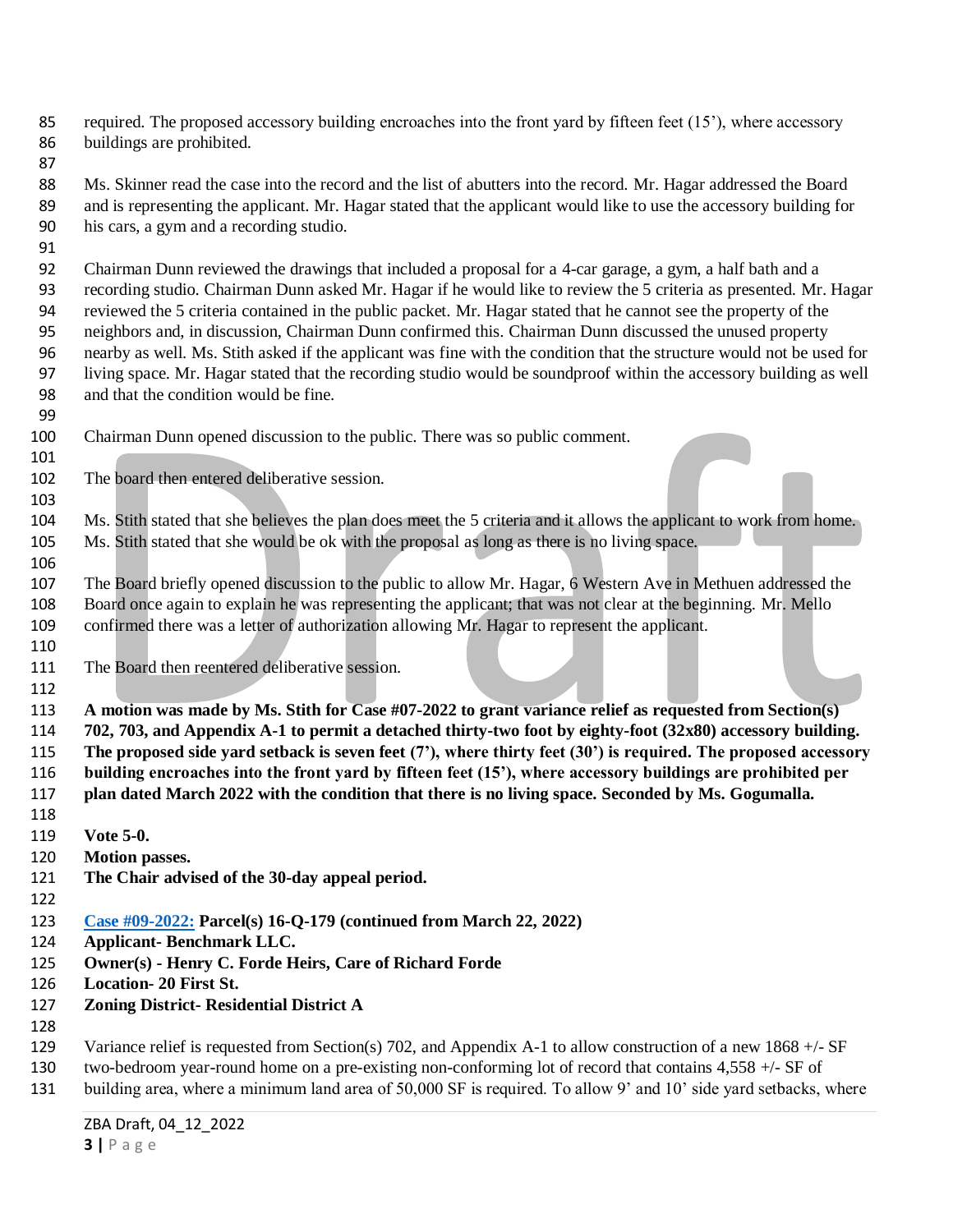- 30' is required. To allow the SFD a 17' front yard setback where 50' is required. To allow the SFD of a 16'
- setback from the pond, where a 50' setback is required. To allow the SFD of a 60' frontage where a minimum 175' frontage is required.
- 

The case was opened previously.

 Mr. Joseph Maynard addressed the Board. Mr. Craig Harvey, his client, has a purchase and sales agreement to purchase the property from the Forde heirs. The deck would be about 16 feet from the pond and the house would be 28 feet from the pond. The lot is about 5,000 feet. The structure is about 28% of the lot. Mr. Maynard stated that at the site walk there was a lot of discussing about the height of the property and other items. Mr. Maynard submitted heights of surrounding properties. Mr. Maynard stated that the house can now be a 12-pitch roof per the architect that the family has been working with. Mr. Maynard stated that the setbacks and similar to the setbacks of the other houses in the neighborhood. Mr. Maynard stated that the bulk of the impervious surfaces are all being made of impervious product. Mr. Maynard stated that making the house a ranch structure would not work because it would be a much larger footprint on the property and they would be over the necessary percentages. Mr. Maynard stated that there are waivers available for pre-existing non-confirming lots such as this on the DES website. Mr. Maynard stated that in discussion with DES, they have no issues with the plan as proposed and he has spoken to DES about the property several times. Mr. Maynard discussed the grade around the floor as well. Mr. Maynard stated that he does believe he will be able to get a state approved septic and he does have a meeting to discuss this tomorrow at noon. Mr. Maynard stated that there is also a planned well on the property near the water. Mr. Maynard pointed out the location of the current holding tank on the property. Mr. Maynard submitted a plan of the house and the Chairman labeled this Exhibit A. This showed the proposed change in height of the roof as proposed by the applicant. Vice Chair Shea stated he was not able to attend the site walk but he did walk the property about an hour before hand. The top of the foundation wall in 189.8 according to Mr. Maynard. The height of the road is 189 and the height of the roofline would be 209.

 Chairman Dunn asked about the trees on the property. Mr. Maynard stated that some of the trees are 10-18-inch trees on the property. Mr. Maynard stated that there was new emergent growth in the area as well where the structure was razed. Mr. Maynard showed the area of disturbance on the map of the property. Mr. Maynard showed the area of disturbance. Mr. Maynard and the Board discussed that there would be fill in the area. Mr. Maynard stated that he would not be filling up against anything large. Chairman Dunn stated that filing in near large trees would potentially compromise the health of the trees. Mr. Maynard stated that he would not be filling in that area.

 Chairman Dunn stated that one of her concerns is the road. Chairman Dunn stated that the proposed structure is different than all the other structures on the street and right next to a community beach. Chairman Dunn stated that she has concerns around the character of the neighborhood. Mr. Maynard stated that the property was offered to several parties before it was put up for sale. One of those parties was the community beach organization and they did not buy it. Mr. Maynard also stated that there was once a structure on the property before it was razed. Mr. Maynard further stated that he does understand the potential impact of the structure. Mr. Maynard stated that the impervious coverage does meet the ordinance. Mr. Maynard further stated that the building is centered in the area and further from the lake than it is from the street. Mr. Maynard also stated that the lot also does have challenges around slope and flood plain. Mr. Maynard also stated that the applicant cannot buy any additional land to make the lot more conforming.

 Chairman Dunn stated that the applicant is asking for a plan that does not have an approved septic. Mr. Maynard stated that this does happen all the time and if he is not able to secure a septic design, there will be no plan for the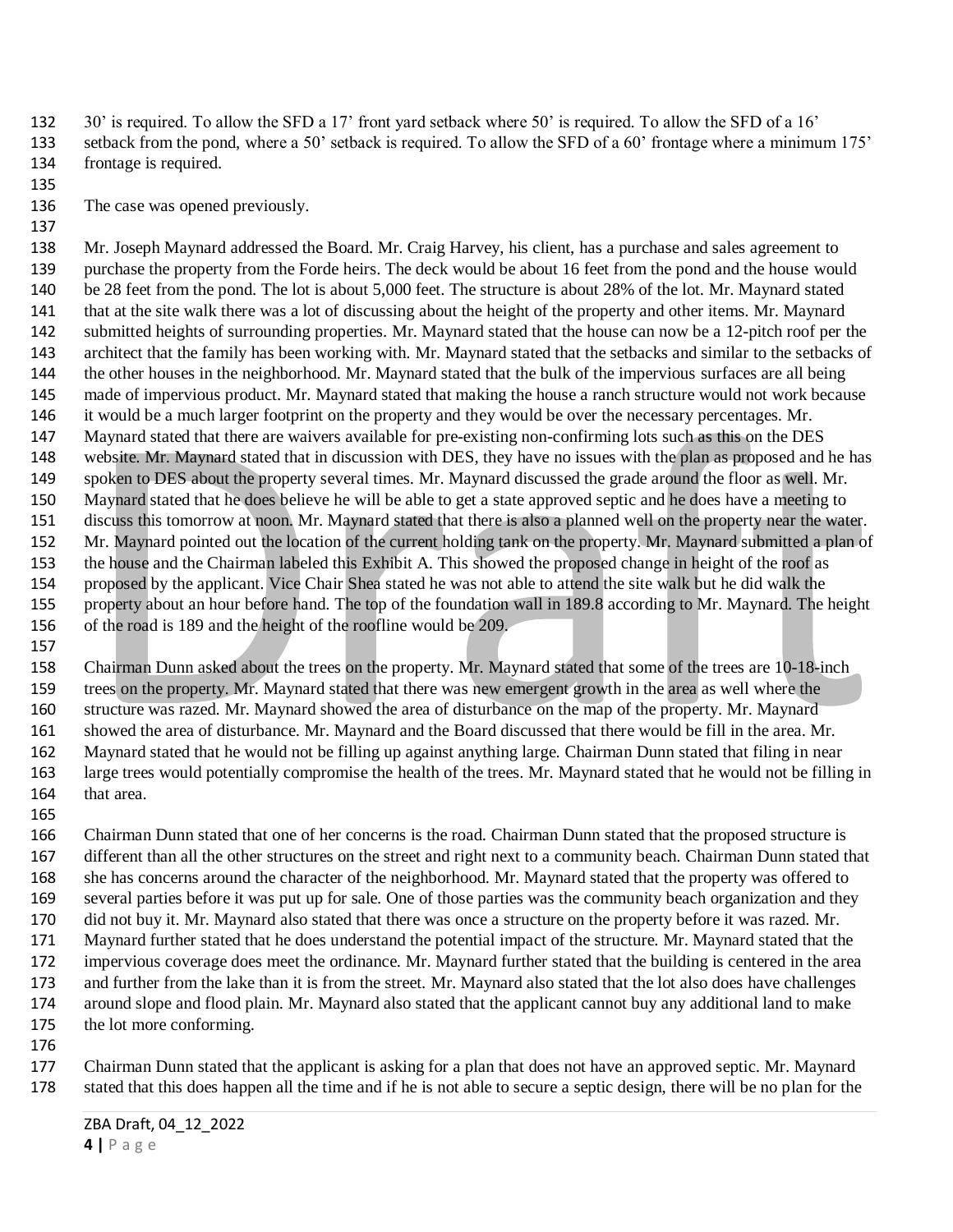- septic, hence, no plan for the building. Mr. Maynard stated that he is not currently asking for a variance for the septic. Mr. Maynard understands that if the septic is not approved, he does not have a year-round house. The Board discussed the approximate square footage of the razed structure. Mr. Maynard stated that the footprint is about 800 square feet.
- 

 Mr. Maynard stated that the property is being designed for a family who will be caring for a family member nearby and the 4-bathroom plan was intended for their use of the property to care for a family member. Vice Chair Shea asked about the parking situation. Mr. Maynard stated that there is geo grid material that can be used to park on for a visitor and this is a porous product. There is also the garage that can accommodate a vehicle.

Chairman Dunn opened discussion to the public.

 Ms. Jackie Saba, 33 First Street addressed the Board. Ms. Saba stated that the height of the proposed property will negatively impact the value of her property as well as seasonal properties in the area. Ms. Saba stated that this will be a 3-story home with 3 bathrooms. The first floor is a livable space that will have a bathroom. Ms. Saba stated that the height is well above the stated level of the house and she does not see this as a cape but as a 3-story home.

 Mr. Brian Harvey addressed the Board. Mr. Harvey resides at 12 Sea St., Manchester by the Sea. Mr. Harvey stated that this is a cape style house with dormers on it. Mr. Harvey stated that the pitch can vary in a cape style house. Mr. Harvey stated that it is a 3-story home that is 22 by 24. There is a bath for each bedroom on the second floor. Mr. Harvey stated that his son will be living in the home and does not plan to have anyone live with him.

 Chairman Dunn stated that they do have correspondence from Ms. Churchill who also submitted a letter. 

 Ms. Phyllis Churchill 22 First St. then addressed the Board. Mr. Churchill states that she owns 35 First St. Ms. Churchill stated that she has been working very closely to try to have an easement on her property for the septic for 205 the proposed structure. Ms. Churchill stated that she did look up the definition for a cape style house. Ms. Churchill stated that she was disappointed after she saw a copy of the architectural drawing of the house. Mr. 207 Churchill stated that she worked very hard with Mr. Maynard to come up with a functioning easement with the applicant.

- Mr. John Bowman, 5 Third Street. Mr. Bowman stated that where he has difficulty with the proposal is with the beach rights. He is against anything that is that close to the beach and he has an issue with anything that will be less that 30 feet from the beach. Mr. Bowman stated that the tree line of the beach was not going to be disturbed. Mr. Bowman hopes this will take all this into consideration and it will affect many families.
- Vice Chair Shea asked about the property being offered to the beach association. Mr. Bell stated he had not heard anything about this previously.
- Mr. Bob Nelson addressed the Board. Mr. Nelson lives at 16 Third Street. Mr. Nelson stated that there are 82 properties that have beach rights to that beach. Mr. Nelson stated that the beach association has zero rights to come up with money to buy any property from the trust and he does not recall this property ever being offered to the beach association. Mr. Nelson stated that he is concerned for the safety of the children during construction. Mr. Nelson is concerned about the construction impact in the area as well.
- 

 Mr. Maynard addressed the Board once again. Mr. Maynard stated that he does quite a few variances on lake lots 225 and he did not request the maximum for this lake lot. Mr. Maynard agrees that the beach is shared by many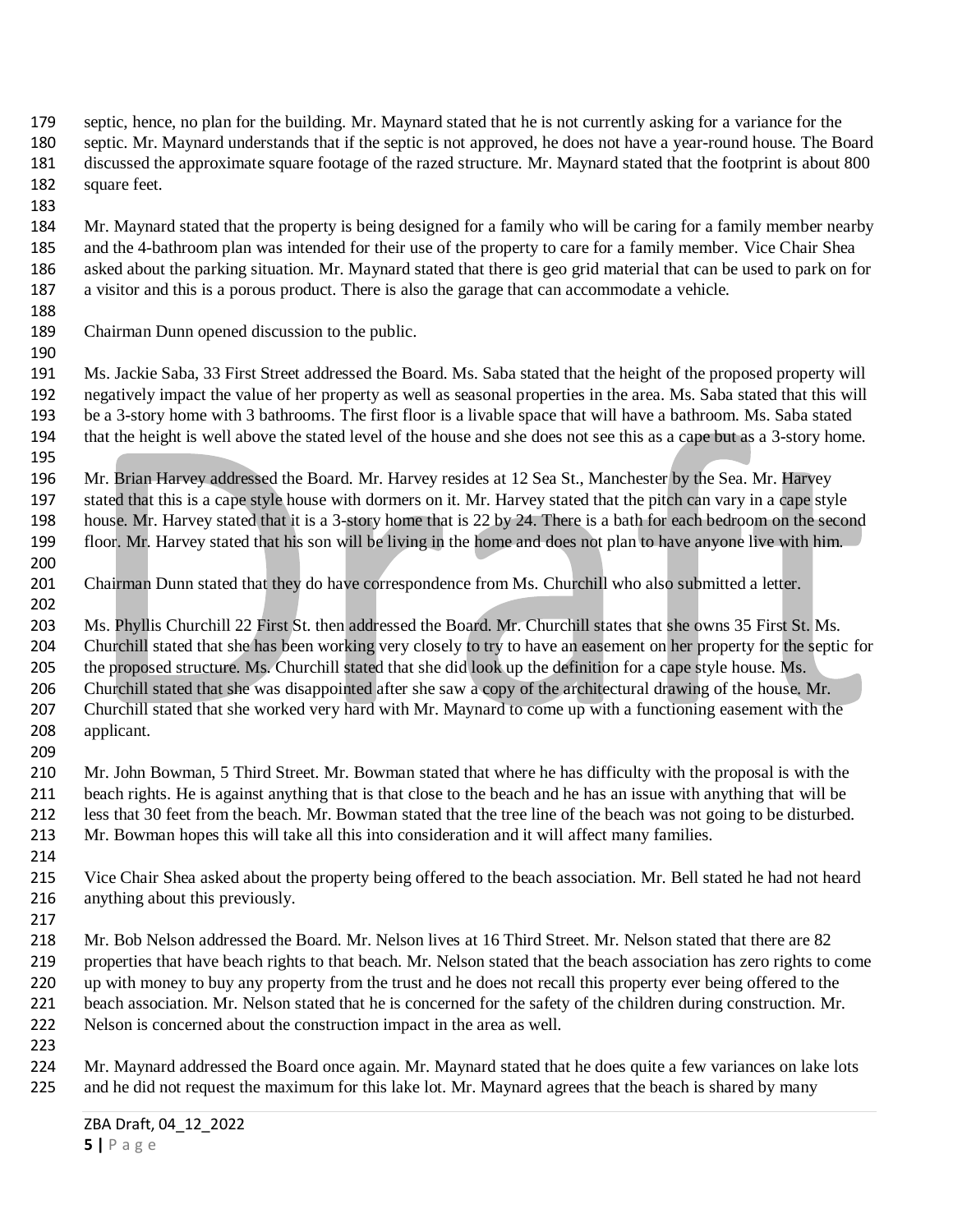property owners nearby. Mr. Maynard stated that the lot will not have any water that flows in the direction of the culvert. Mr. Maynard stated that the wall might have been on the property for a number of years and they have no intention of making any changes to the wall. The wall is 60 to 70 years old and he is willing to work with people in the area to accommodate the wall as part of construction. There are some short trees that might be taken down in the area as part of the point grid system. Mr. Maynard reviewed where the propane tank will be places in relation to the wall being discussed. Mr. Maynard stated that they are trying to keep the buffer by leaving as many trees as possible as a buffer between the structure and the beach. Mr. Maynard is trying to keep as many mature trees as possible. Mr. Maynard stated that there is one issue with the release of the deed which has to do with an unresolved financial matter for a financial institution that is no longer in business.

 The Board and Mr. Maynard discussed the proposed septic and what that meant in relation to his proposed structure. Chairman Dunn stated that the contingency often has a rough proposal of the septic which does not exist here. Mr. Maynard stated that he is before the board for dimensional relief, not relief for the proposed septic. Vice Chair Shea stated that the applicant is not required to have an approved septic according to their ZBA regulations. Chairman Dunn stated they can take into account the five criteria. Mr. Maynard stated that his variance requests are around dimensions and setbacks. Ms. Gogumalla stated that this structure will impact a community beach next door. Mr. Maynard stated that there is a fence and an existing buffer on the property. Vice Chair Shea asked if the proposed building was changing access to the town beach. Mr. Maynard stated that it was not. 

 Ms. Stith asked about the gray and the orange house and whether or not they were to scale; they are according to Mr. Maynard. Chairman Dunn asked for the plan that Mr. Maynard was drawing on to be an Exhibit when complete.

Chairman Dunn invited limited rebuttal from the public.

 Mr. John Bowman stated that they are a lake community and it is very hard to go back once mistakes have been 252 made during construction. Mr. Bowman stated that every year, the situation has gotten worse and it is a safety issue and the road is not treated by the town or the state.

 Chairman Dunn asked if the Board would like to continue the case to digest the new information presented or vote on the case this evening. Vice Chair Shea stated that consulting with an attorney might also make sense. The Board discussed the size shape and labelling of the house but ultimately this is the house proposed according to Chairman Dunn.

The Board entered deliberative session.

 Ms. Gogumalla stated that if the community beach is part of the public interest than this is a concern. Vice Chair Shea stated that they can still use the beach and the structure is not affecting access. The bulk of the proposed house in comparison to the other properties on that side of the road is a concern according to Ms. Stith. Vice Chair Shea does not see how one additional home will impact traffic.

 Does this house change the essential character was considered by the board? Chairman Dunn states that she thinks it does and she does think the road is dangerous. Chairman Dunn stated that they have not talked about snow and how much smaller the area can get when there is snow in the area. Chairman Dun stated that the septic system is also a significant concern. Chairman Dunn stated that there is no proposal for a septic system on the site but this just shows how challenged the lot is. The size and the bulk of the building was mentioned once again by Chairman Dunn. Chairman Dunn does recognize that the owner does have a right to do something on the lot since it is a pre-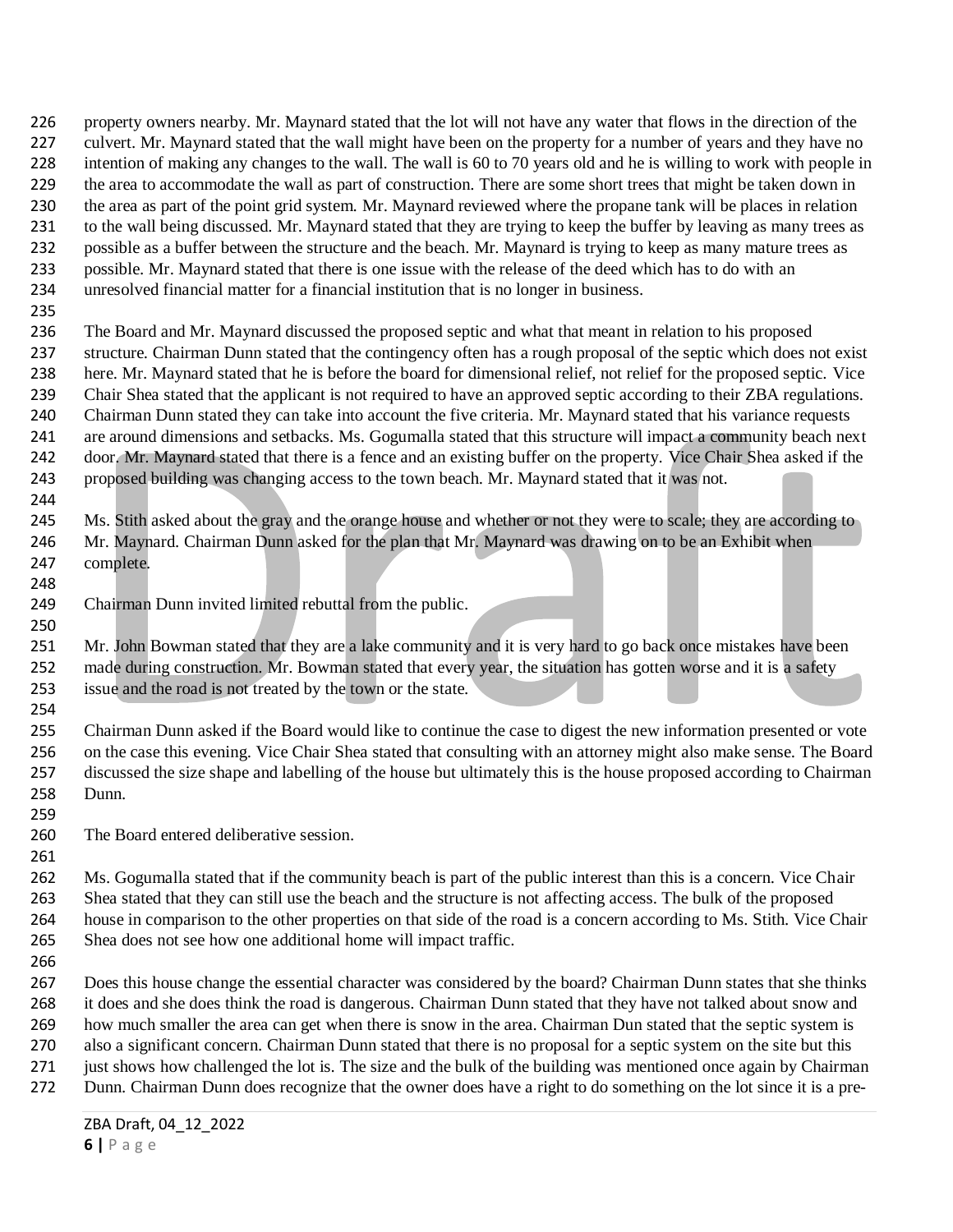- existing non-conforming lot of record. Chairman Dunn stated that the need to have everything so tightly design would suggest that this proposal does not fit with the lot. Mr. Mello stated that the Conservation Commission had no comment at this time. Mr. Mello wished to remind the board of recent case history.
- 

 Ms. Skinner stated that the road has been that way for quite some time. Ms. Skinner stated that the house seems a little too large for the size of the lot as proposed. The board discussed that the applicant does have a right to do 279 something on the lot. Vice Chair Shea stated that based on current case law, the applicant can build this as proposed and although he does think it can impact property values but it could potentially help property values as well. Vice Chair Shea stated that the property was offered to other property owners according to the applicant

 **A motion was made by Ms. Gogumalla for Case #09-2022 to deny relief as requested from Section(s) 702, and Appendix A-1 to allow construction of a new 1868 +/- SF two-bedroom year-round home on a pre- existing non-conforming lot of record that contains 4,558 +/- SF of building area, where a minimum land area of 50,000 SF is required. To allow 9' and 10' side yard setbacks, where 30' is required. To allow the SFD a 17' front yard setback where 50' is required. To allow the SFD of a 16' setback from the pond, where a 50' setback is required. To allow the SFD of a 60' frontage where a minimum 175' frontage is required. Seconded by Chairman Dunn.** 

- **Vote:**
- **Vice Chair Shea- no to deny**
- **Ms. Skinner- Yes to deny (1 public interest and 2 spirit of the ordinance)**
- **Ms. Gogumalla- Yes to deny (1 public interest, 2 spirit of the ordinance, 3 substantial justice, 4 surrounding properties and 5 hardship)**
- **Ms. Stith- Yes to deny (1 public interest, 2 spirit of the ordinance and 4 surrounding properties)**
- **Chairman Dunn- Yes to deny (1 public interest and 2 spirit of the ordinance) Chairman Dunn further stated**
- **that the property would diminish surrounding properties compared to other properties and it does not meet**
- **the hardship criteria)**
- **Vote 4-1.**
- **The Chair advised of the 30-day appeal period.**
- 
- **Case #06-2022 Parcel(s) 5-A-401**
- **Applicant- Michael Sullivan**
- **Owner(s)- Michael & Jillian Sullivan**
- **Location- 19 Nashua Rd**
- **Zoning District- Rural District**
- Variance relief is requested from Section(s) 710.3.1, 702.2, and 710.1 to retroactively allow a six (6') foot fence within the front yard of the property. Windham Zoning Ordinance states that fences over four (4') feet in height shall not be constructed in the front yards of the Rural District. The property is a corner lot, where no fence shall be more than three (3') feet above the established street grades, nor shall they be placed or maintained within the area formed by the intersecting street lines and a straight line joining the said street lines at points which are twenty-five (25') feet distant from the point of intersection, measured along the said street line.
	- There was a brief recess.
	-
	- Ms. Skinner read the case into the record. The reading of the list of abutters was waived.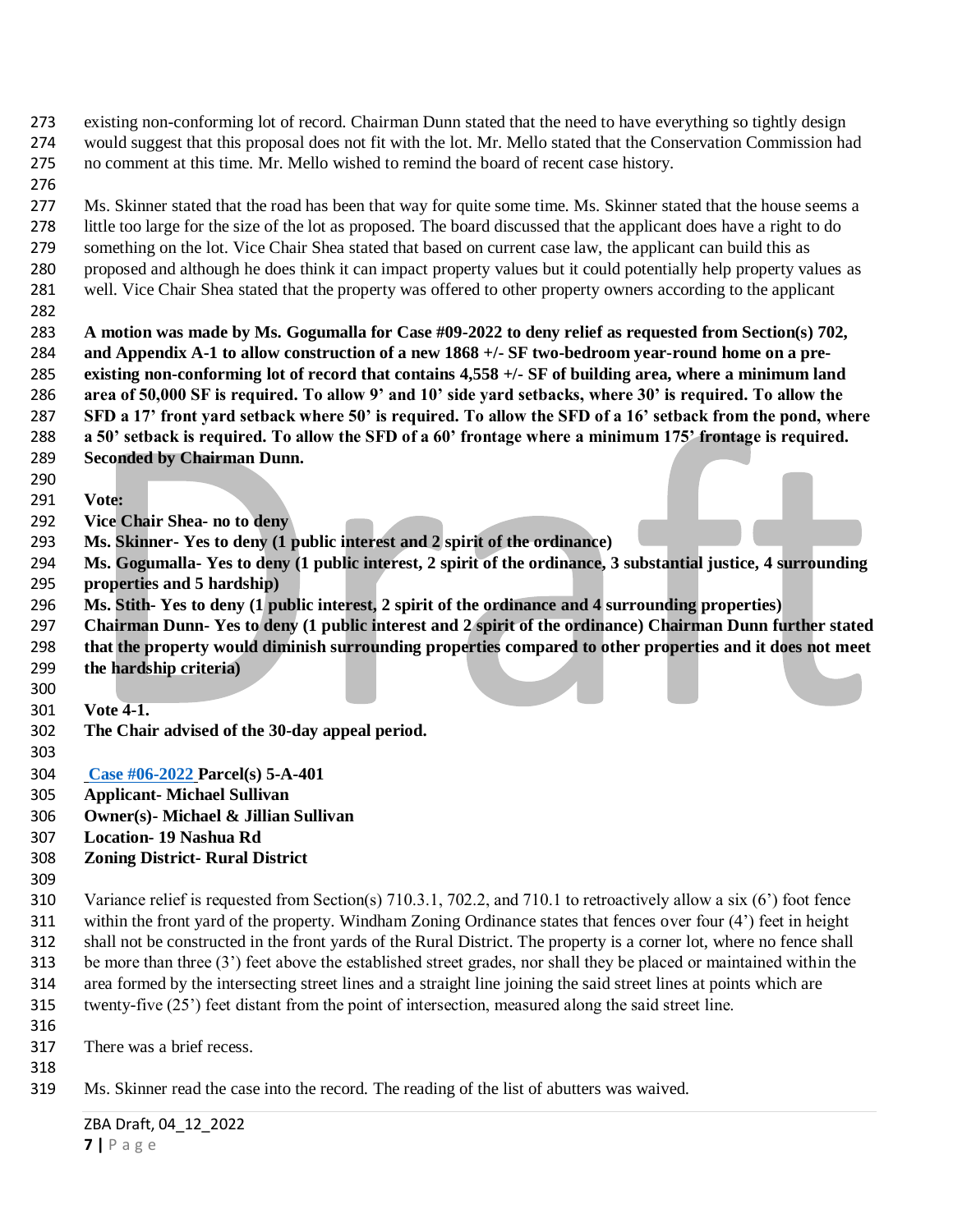Mr. Michael Sullivan addressed the board. Mr. Sullivan explained that he replaced an old wooden fence and that is the part of the fence that he believes he may be in violation for. Mr. Sullivan did pull a permit for another section of fence. The section of fence he replaced is in a wooded area and cannot be seen. Mr. Sullivan stated that he has not received any complaints from any neighbors. Mr. Mello stated that being on a corner lot makes Mr. Sullivan's situation a little more complicated. Drawing a map, there appears to be fences in the "front yard" that are taller than 3 feet.

- Mr. Sullivan stated that he has frontages on 2 roads because he is on a corner lot. Mr. Mello stated that the zoning states that the fences should be no more than 4 feet. Mr. Mello stated that the applicant has 3 sections that may be in violation of the fence permit. Chairman Dunn asked where the present fence was. Mr. Sullivan showed the Board where the fence that might not be in compliance was located. Mr. Mello stated that the property that the fence on the south side is the area that might be in violation of the fence ordinance. Mr. Sullivan stated that the fence is 64 feet and 64 feet and 136 feet. Mr. Sullivan showed the Board his property. On the map and explained that he had a tree come down and he replaced the fence with the vinyl fence. Mr. Mello stated that the reason for the lower fence restrictions are so that motorists have a line of site. Mr. Sullivan stated that he did pull a permit for the original fence. Mr. Sullivan stated that his initial communication with the town appeared to allow for the fence. Mr. Sullivan submitted a map as an exhibit. Mr. Sullivan was later told it was not an approved fence. Mr. Sullivan's \$20 check was never cashed. Mr. Mello stated that the initial application was sometimes last summer and he was denied the fence permit and the \$20 check was never cashed.
- Chairman Dunn asked if the applicant wished to add anything to the information regarding the 5 criteria. Mr. Sullivan stated that he did not think he was in violation of anything when he installed the fence.
- The board entered deliberative session.

 The Board discussed the 5 criteria briefly. It is not in violation of the spirit of the ordinance. It appears there was confusion of what was required and allowed, it does not diminish property values of the surrounding area, there is plenty of site line and it appears to meet the 5 criteria.

 **A motion was made by Vice Chair Shea for Case #06-2022 to grant relief as requested as requested from Section(s) 710.3.1, 702.2, and 710.1 to retroactively allow a six (6') foot fence within the front yard of the property. Windham Zoning Ordinance states that fences over four (4') feet in height shall not be constructed in the front yards of the Rural District. The property is a corner lot, where no fence shall be more than three (3') feet above the established street grades, nor shall they be placed or maintained within the area formed by the intersecting street lines and a straight line joining the said street lines at points which are twenty-five (25') feet distant from the point of intersection, measured along the said street line as requested. Seconded by Ms. Skinner.** 

- **Vote 5-0.**
- **Motion passes.**
- **The Chair advised of the 30-day appeal period.**
- 

- **Case # 59-2021: Parcel(s) 13-A-198 (continued from February 22, 2022)**
- **Applicant-Karl Dubay, The Dubay Group**
- **Owner- AFS Realty, LLC.**
- **Location- 1 Industrial Dr.**
- **Zoning District- Limited Industrial**

ZBA Draft, 04\_12\_2022 **|** P a g e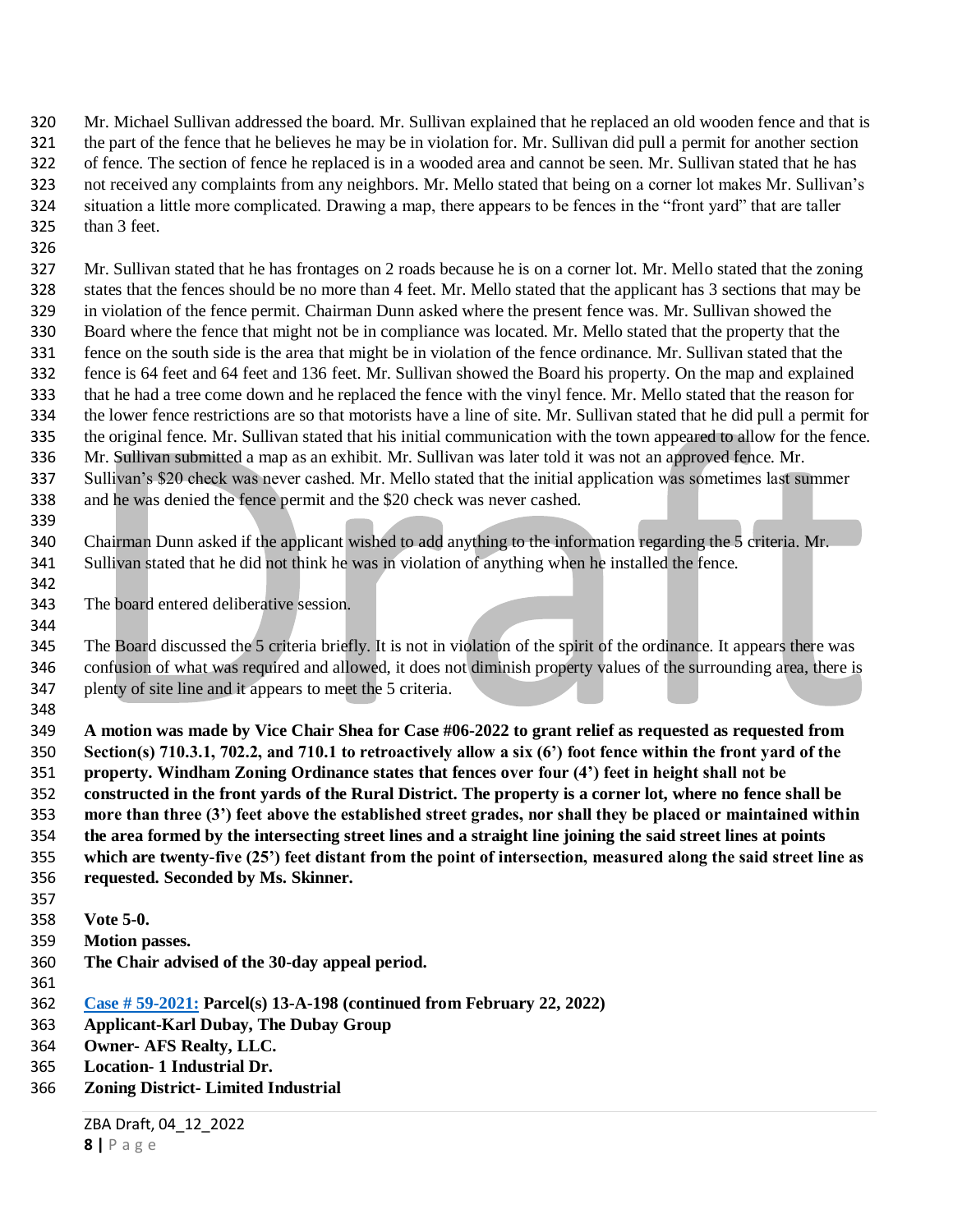Variance relief is requested from Section 606.1 to expand the existing school where such use is not allowed in the Limited Industrial District.

 Mr. Karl Dubay addressed the Board and is representing the applicant. Mr. Dubay stated that the applicant worked very hard with the abutters. Mr. Dubay stated that there would be mitigation to add an additional building for other 373 activities. Mr. Dubay reviewed how they would be expanding to accommodate the  $7<sup>th</sup>$  and  $8<sup>th</sup>$  grade. Mr. Dubay stated that the abutters put together a report for issues that would require mitigation, this is dated February 1tth.

- Mr. Al Sfere of Bedford, NH addressed the Board. Mr. Sfere is the owner of the property. Mr. Sfere stated that they decided to remove the easement in the back and put a fence there. The neighbors would then be offered some extra protection.
- Mr. John Connors of 3 Industrial Drive addressed the Board. Mr. Connors stated that the school was approved for all the grades and that approval will happen regardless of who will be inhabiting the area. Mr. Connors stated that they would like to mark the road clearly. Mr. Connors stated that the traffic would be queued as efficiently as possible and that is currently working well. Mr. Connors would like to see this continue as they add students to the school.
- Mr. Sfere stated that this is a verbal/handshake agreement and there is an attorney involved. Mr. Sfere stated that they will work on circulation of the traffic. There will be 2 easements in the area for parking and walking according to Mr. Sfere and Mr. Connors.
- Mr. Dubay explained where police and fire can access the property and the access to the property. Mr. Dubay stated that sprinklers are also in the building. Mr. Sfere stated that his safety plan has been approved by police and fire as well.
- Mr. Steve Gore, 4 Edinburg Road addressed the Board. Mr. Gore also owns 3 Industrial Drive and stated that he has worked with the applicant and he is satisfied with the fact that they are being heard and moving forward. Chairman Dunn asked if Mr. Sfere could see them expanding any more. Mr. Sfere stated he would not because with the expansion, they have fulfilled the charter so there is no more expansion necessary.
- Ms. Brandi Shidow of 193 Main Street in Manchester, New Hampshire addressed the Board. The cap of students for enrollment would be 383. The school would need to go back to the state to request an expansion but they have no plans to do that.
- The Board entered deliberative session.
- 

- Vice Chair Shea stated that there was a concern about surrounding properties and his concerns around this have been heard.
- 

 **A motion was made by Vice Chair Shea for Case #59-2021 to grant relief as requested from Section 606.1 to expand the existing school where such use is not allowed in the Limited Industrial District per plan dated November 23, 2021. Seconded by Ms. Skinner.**

- 
- **Vote 5-0.**
- **Motion passes.**

ZBA Draft, 04\_12\_2022 **|** P a g e